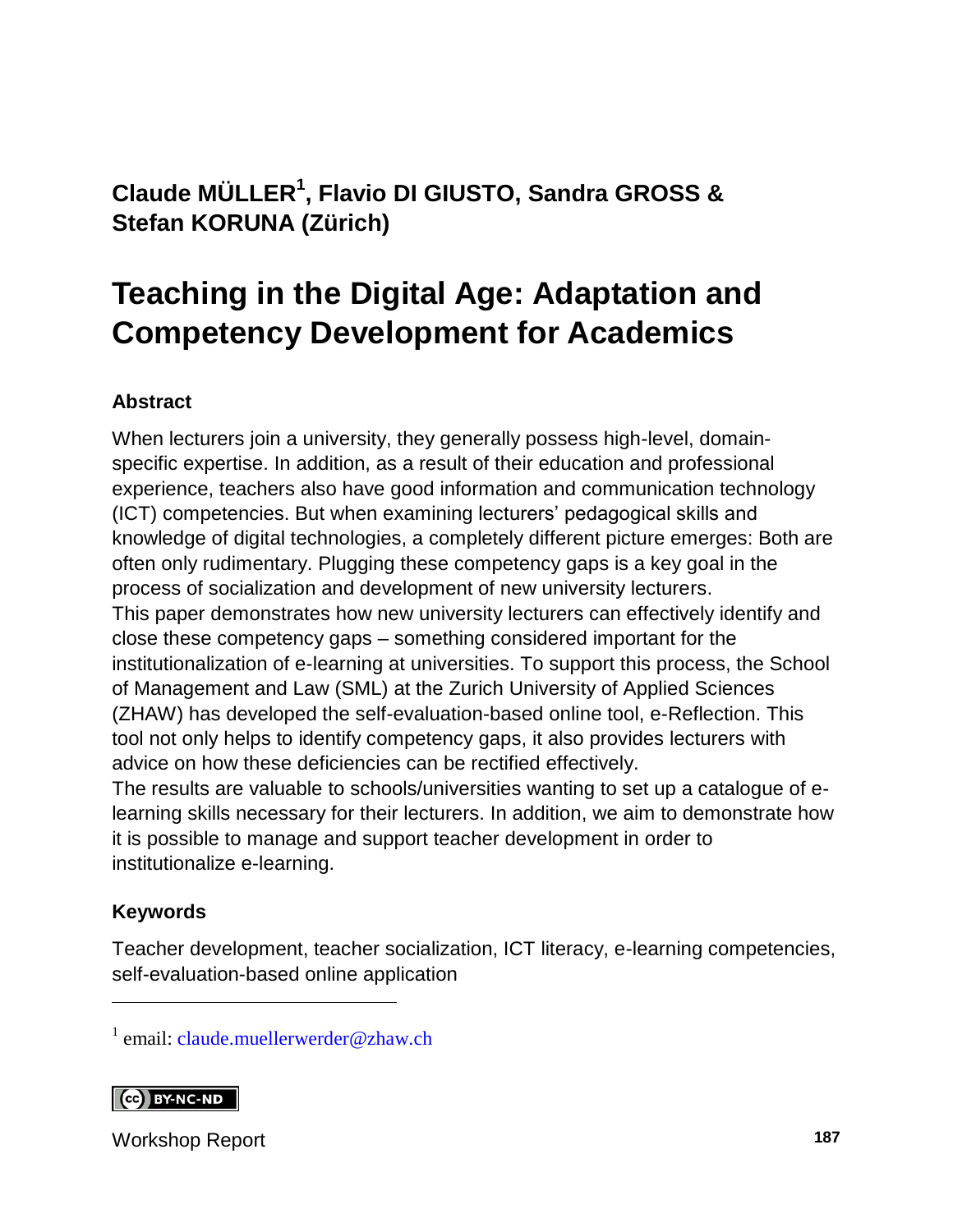## **1 Introduction**

Lecturers at universities of applied sciences must have both a solid academic background in addition to in-depth, professional, practical experience in their discipline. In many cases, they do not pursue a classical academic career but leave university before or immediately after their doctorate studies. Following a period of employment outside higher education they return to universities (of applied sciences) as lecturers.

The return and entry into an academic profession at a university of applied sciences is an intensive process which places high demands on an individual's capabilities in terms of adaptation and development. Faced with the core elements of academic socialization - knowledge acquisition, investment, and involvement (WEIDMAN, TWALE  $&$  STEIN, 2001) – lecturers are challenged to acquire new attitudes, conceptions, and competencies. At the same time, they need to become academically socialized in a new sociocultural, disciplinary, and professional environment. As a result of both their academic education and working experience outside higher education, lecturers at universities of applied sciences will possess a high degree of domain-specific expertise. However, as a pedagogical qualification is not normally a prerequisite for lecturing at universities (of applied sciences), the pedagogical skills of lecturers are often rudimentary (HANDKE, 2014) and lecturers tend to adopt the teaching styles and habits they were exposed to during their own education. This practice becomes highly contentious and even problematic when the lecturer's university adopts a different pedagogical philosophy and a specific educational focus such as digital learning. In such cases, it becomes a *sine qua non* that new lecturers undergo a specific introduction to and development of the required set of pedagogical and technical skills.

At the School of Management and Law (SML) at the Zurich University of Applied Sciences (ZHAW) digital learning has been part of the curriculum for some time. To ensure that digital learning is well-embedded within the SML undergraduate and postgraduate degree programs, a coherent e-learning strategy has been developed and implemented (MÜLLER, LÜBCKE, ALDER & JOHNER, 2015). The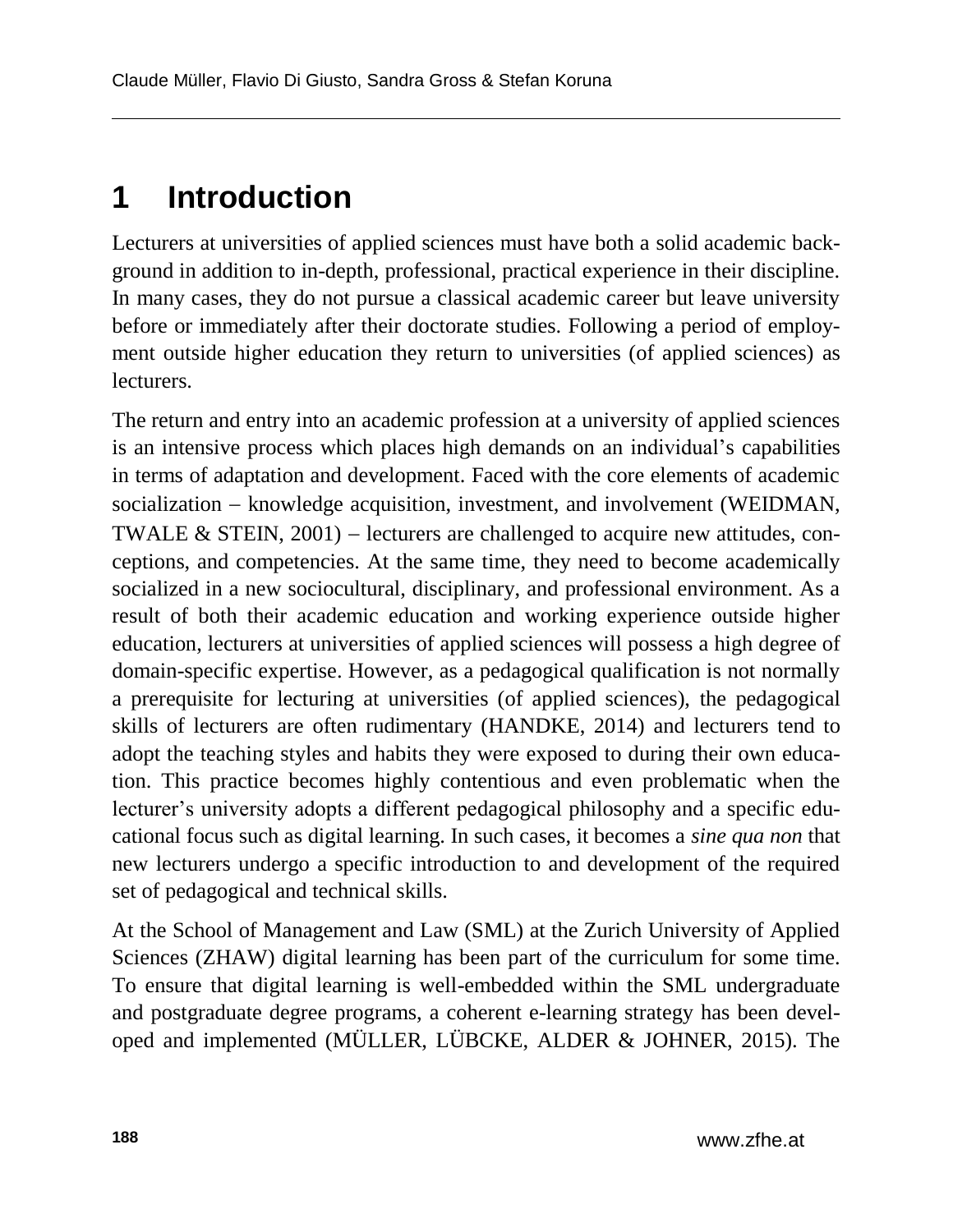school's e-learning strategy states that the use of digital media is now a compulsory part of classroom teaching in all study programs. Furthermore, the strategy specifies that e-learning resources must be made available for guided and autonomous self-study in all courses. Up until 2014, the SML offered two study program formats: Full-time and part-time education. In autumn 2015, a new format called FLEX was added: FLEX is based on blended learning and reduces the time students spend on classroom activities by 50%.

The introduction of e-learning and new learning media in higher education frequently meets resistance or opposition (BURDEN & JONES, 2015). Since the results of introducing digital learning are often disappointing, the SML's digital learning strategy is based jointly on an integrated perspective and the recommendations of change management research in higher education (KNOSTER & PESHAK GEORGE, 2006). Based on the SML vision for teaching, appropriate incentives were established and all the necessary resources allocated to fulfill the school's plan of action. EDINGER, REIMER & VAN DER VLIES (2013) observe that lecturer e-competencies are of key importance regarding the successful institutionalization of e-learning and for this reason special emphasis is placed on the development of these skills. Within the SML e-learning strategy, the following requirements have been specified for its lecturers (ZHAW SML, 2015):

#### *The lecturers need to have*

- *the necessary technical ICT skills for teaching (ICT literacy), and*
- *profound knowledge in the area of media pedagogy for the design of elearning (e-learning competencies).*

Today, it is assumed that university lecturers possess more than just the minimum technical ability in terms of ICT literacy (THILLOSEN & HANSEN, 2009). A lecturer's assumed high level of ICT literacy stems from the fact that information and communication technologies form an integral part of most educational programs. In addition, ICT literacy is now a necessary part of almost any professional activity, inside or outside higher education, and there is an abundance of courses for developing these skills further. However, when looking at lecturer knowledge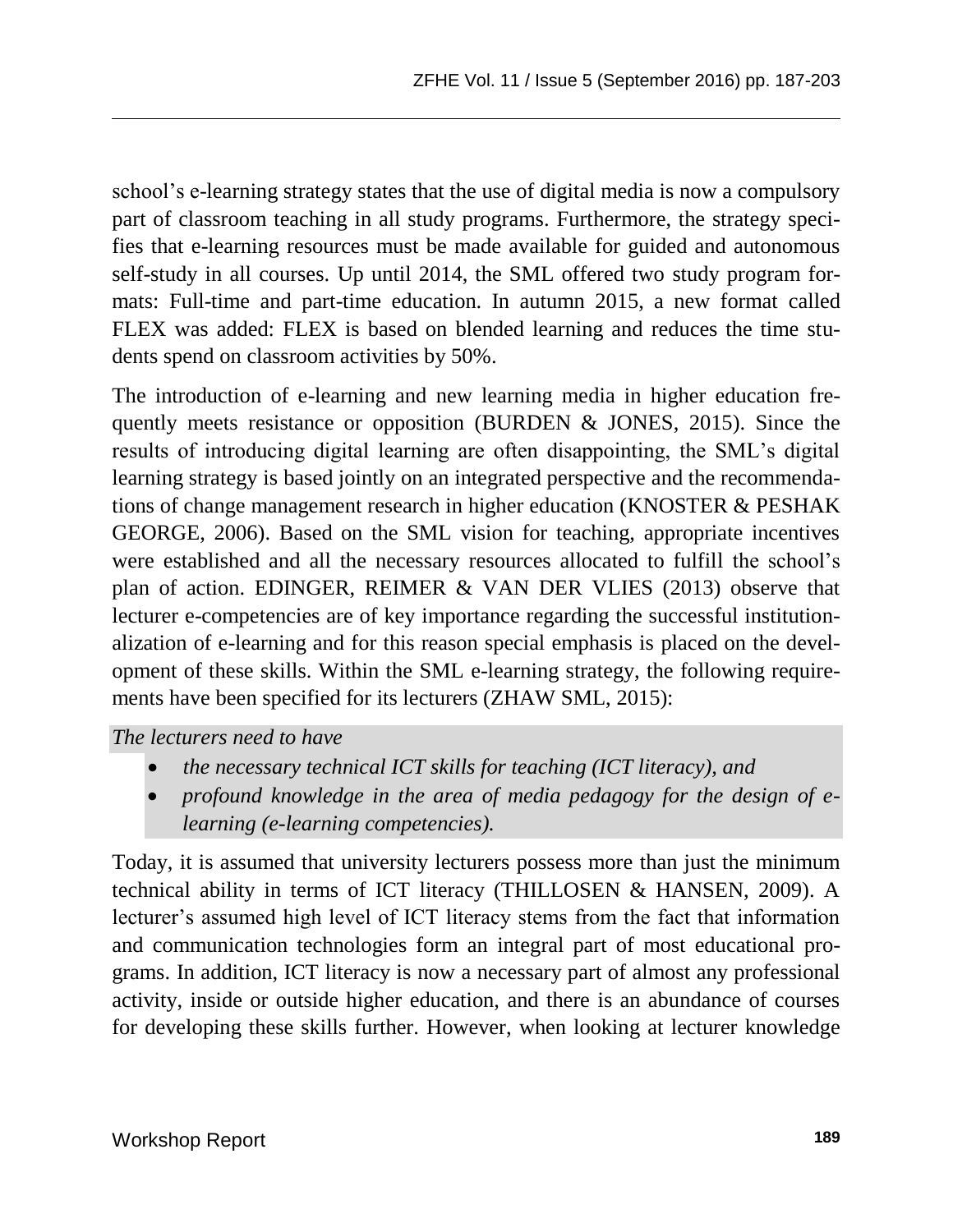of digital educational technologies, an altogether different picture emerges since these technologies have not been part of their academic education or professional activities. As lecturers/teachers often have only a basic understanding of digital educational technologies, a significant knowledge gap can be observed (BREMER, 2010; SMITH, 2005). For this reason, the SML decided to determine and positively promote lecturer development of pedagogical media competencies. As these skills are not evenly distributed and because learning is a highly individual and specific activity, the first step towards closing the knowledge gap is to identify each lecturer's pedagogical media competencies. Based on the profile created, appropriate training will be recommended.

Our aim is to show which e-competencies teachers need to develop in order to teach with the aid of digital technologies both inside and outside the classroom. In this paper, the term 'e-competencies' has been used both for technical (ICT literacy) and pedagogical (e-learning competencies) knowledge and skills with the goal of identifying the skill set required by our teachers to utilize digital technologies successfully. The paper initially describes the basic e-competencies required for elearning, then introduces readers to the SML case study, and finally discusses its findings. We trust that our research will prove valuable to any school planning to set up a catalogue of skills necessary for e-learning. On the basis of this, universities will be able to determine and monitor the development of e-competence among their teaching staff.

## **2 Required E-Competencies for Lecturers**

### **2.1 Literature Review**

The identification of key competencies for e-learning is one of the central objectives of e-learning research (e.g., BARAN, CORREIA & THOMPSON, 2011). All of the literature reviewed by us asserts that university teachers must carry out a variety of roles in e-learning environments, which are often rooted in traditional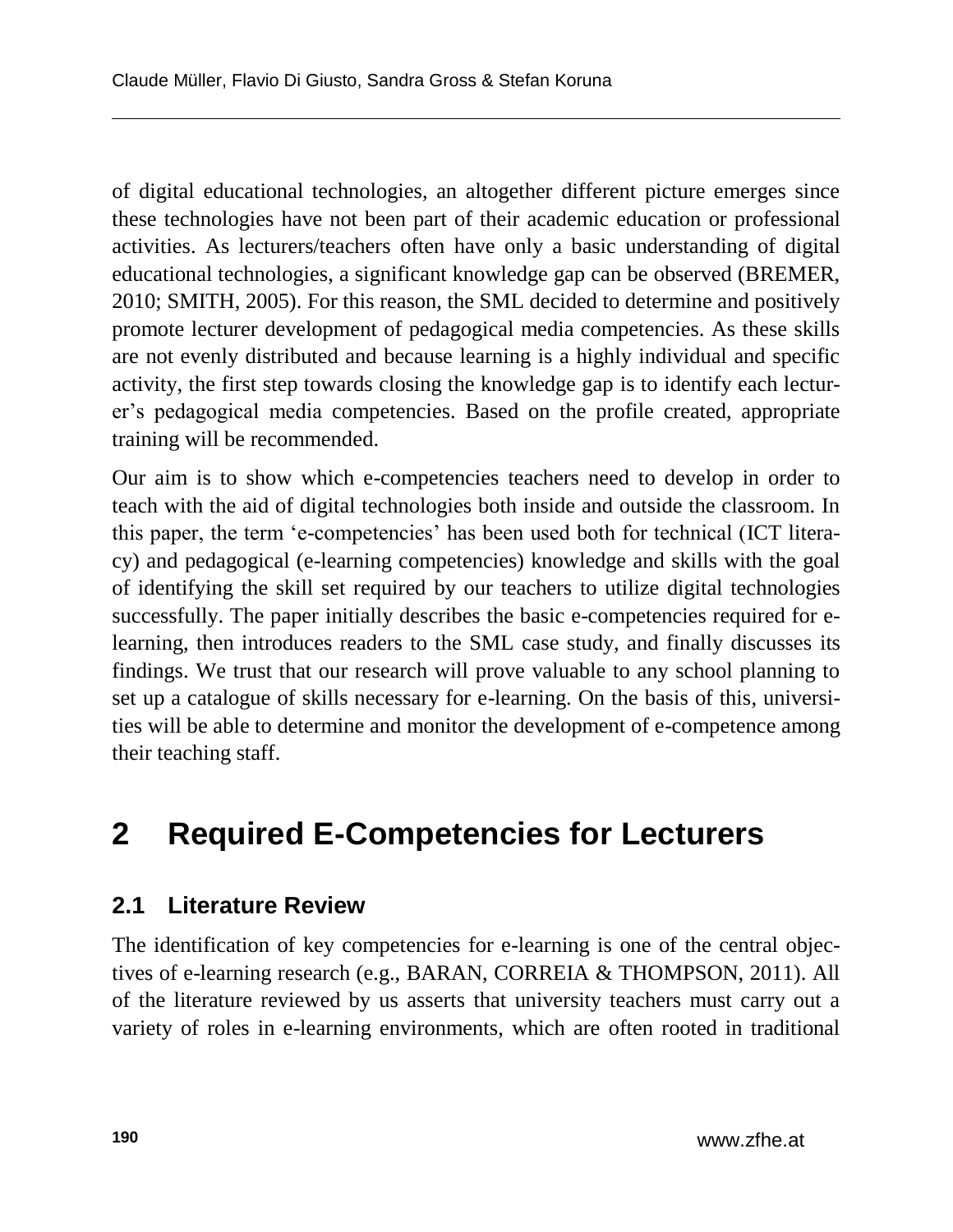teacher functions. However, to perform well in e-learning environments, lecturers have to adopt and develop new competencies which go beyond traditional teaching skills (ALVAREZ, GUASCH & ESPASA, 2009). Many authors agree that technological competencies are a key factor in the success or failure of university e-learning initiatives (BIGATEL, RAGAN, KENNAN, MAY & REDMOND, 2012; WILLIAMS, 2003). Yet, despite all the technological advances, the pedagogical role of the teacher is still seen as the key to successful student learning (GULBAHAR & KALELIOGLU, 2015; BAWANE & SPECTOR, 2009). In analyzing the literature regarding the necessary competencies for e-learning, two aspects stand out: Firstly, the large spectrum of skills which appear to be relevant to e-learning and, secondly, that there is no general agreement regarding which skills are really key to creating successful e-learning products.

MUÑOZ CARRIL, GONZÁLEZ SANMAMED & HERNÁNDEZ SELLÉS (2013) and BARAN et al. (2011) point out that the skills and competencies necessary for the institutionalization of e-learning at universities are highly specific to each organization and its e-learning strategy. Accordingly, the roles and tasks of university lecturers cannot be defined in general terms but have to be derived from their respective university e-learning strategies (MUÑOZ CARRIL et al., 2013). A university e-learning strategy not only defines the roles and tasks of its lecturers but also defines which e-competencies are relevant or not. This means that for each university and its lecturers a unique profile of e-competencies has to be defined. It therefore follows that university teachers "are required to possess a diverse set of competencies and their extent of utilization relies on the context or role they are required to perform and also the kind of resources and support available" (BAWANE & SPECTOR, 2009, p. 387).

ALVAREZ et al. (2009, p. 322) confirm the relationship of role, task, and underlying competencies: "Competency as skill [...] refers to abilities to perform roles and carry out tasks according to standard expectations [...] it is necessary to clarify teacher roles whilst at the same time specifying which competencies call for these roles within the particularities of the tasks university teachers must carry out in online learning environments."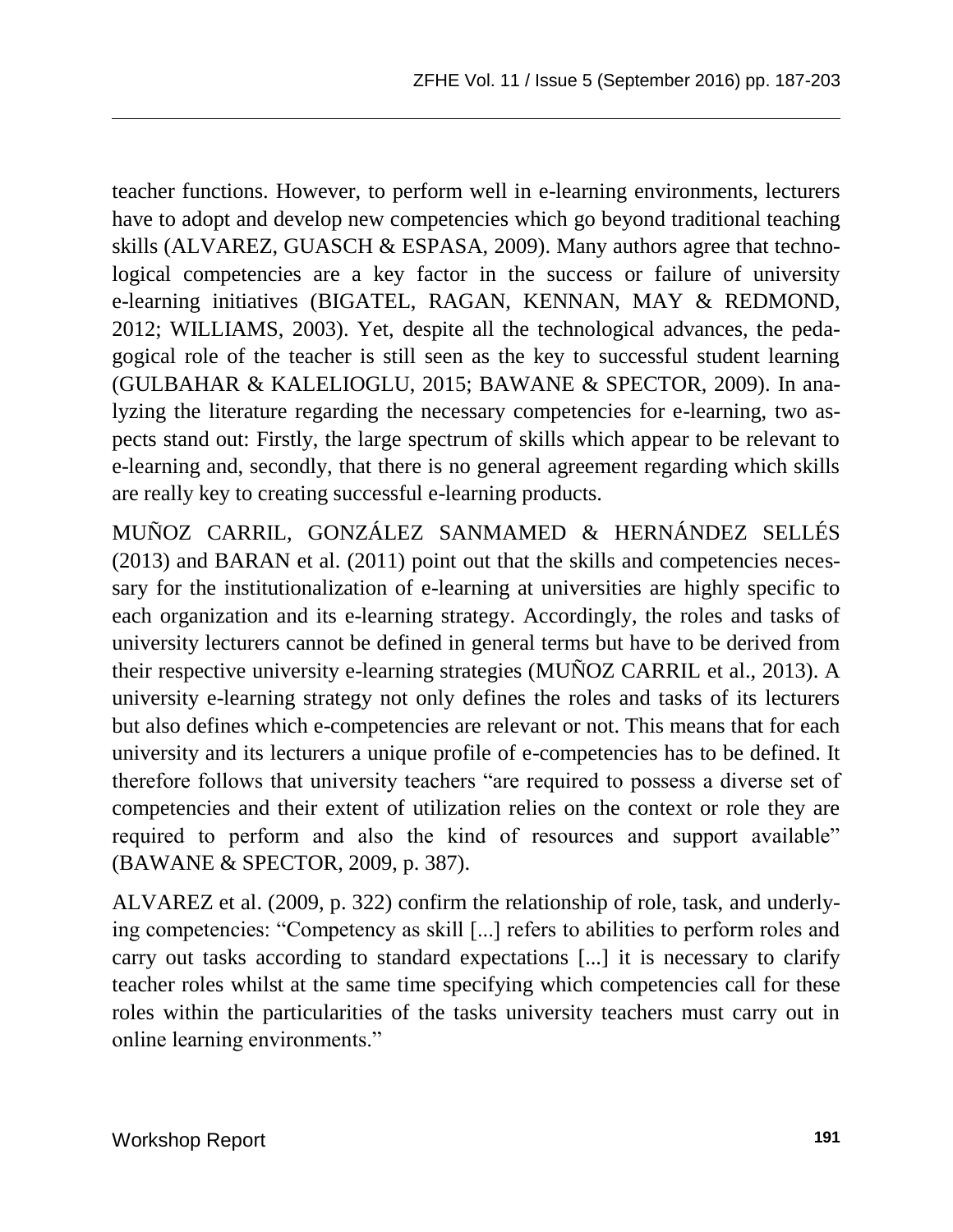Based on its e-learning strategy, the SML had to identify the e-competencies necessary for e-learning to accomplish its objectives. Thus the question arose as to how these e-competencies which were lacking could be identified. BIGATEL et al.  $(2012)$  and PALLOFF & PRATT  $(2011)$  have suggested that lecturers should identify these competency gaps for themselves and remedy any deficiency by means of appropriate training.

### **2.2 Defined E-Competencies at SML**

Based on an integrated process analysis, the SML evaluated the roles, tasks, and obligations of its lecturers, as well as identifying and defining their specific ICT and e-learning competency requirements. As part of an iterative process involving both internal (E-Learning-Specialists SML) and external specialists (Blended-Learning-Group, ZHAW), sub-competencies had been identified and validated (see Table 1 and Appendix).

After the identification of the relevant competencies and sub-competencies, the SML operationalized the competency dimensions with specific action items. These items represent the basis for the e-Reflection tool to identify lecturers' e-learning competencies based on self-evaluation.

Table 1: Defined E-Competencies at the SML

| <b>ICT Literacy Competencies</b> | <b>E-Learning Competencies</b>      |
|----------------------------------|-------------------------------------|
| Mobile Working                   | <b>Moodle Navigation</b>            |
| <b>Word Processing</b>           | Moodle Tools                        |
| <b>Image Editing</b>             | Moodle Learning Control             |
| <b>PDF</b>                       | Mahara                              |
| <b>Multifunctional Devices</b>   | Mobile Response Tool (Clicker Tool) |
| <b>Audio-Visual Devices</b>      | Video Studio                        |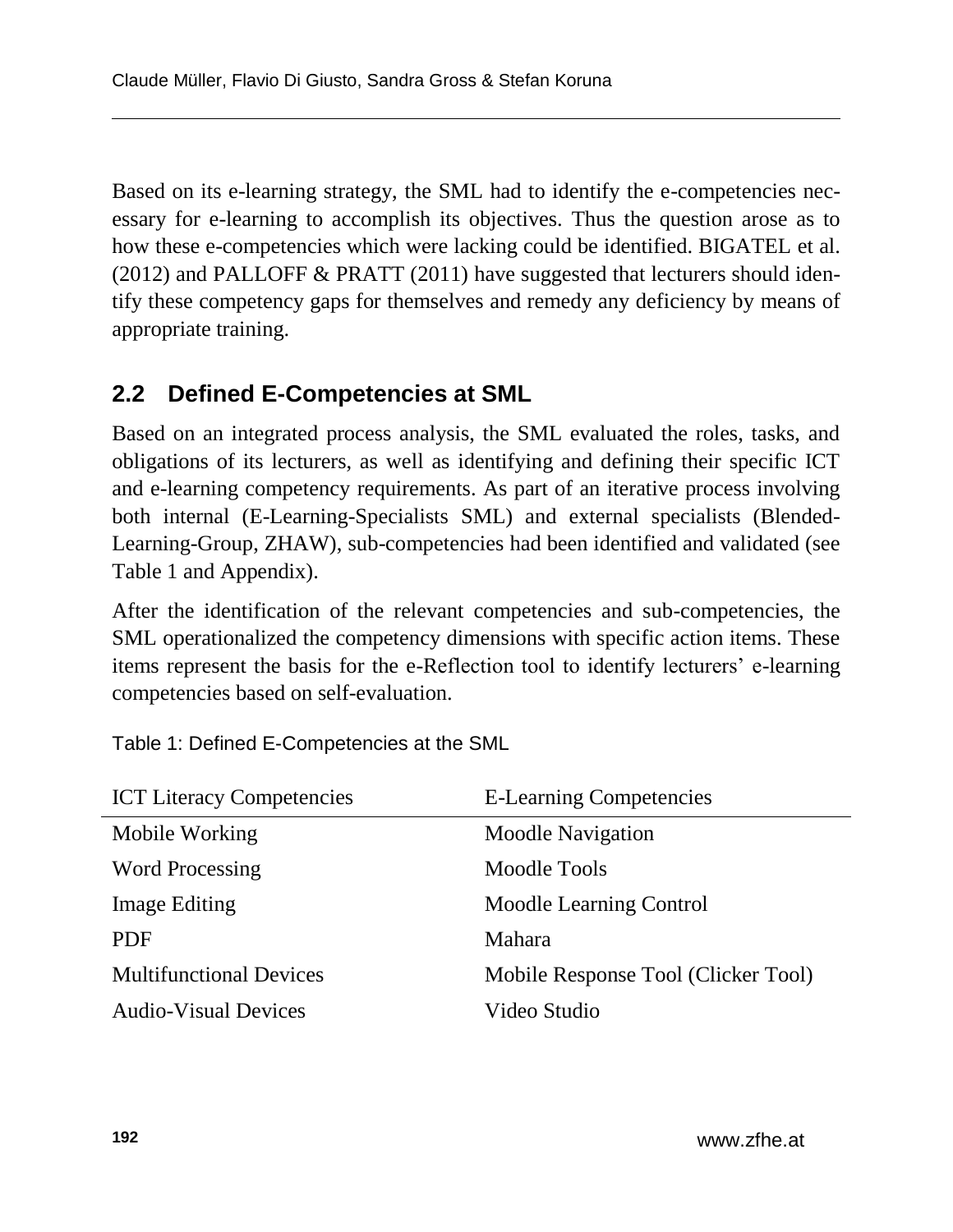Eventoweb PowerPoint Library E-Teaching Skills Knowledge Protection

## **3 e-Reflection: Tool for Self-Evaluation and Competence Development**

### **3.1 Introduction to the e-Reflection Tool**

The Center of Innovative Teaching and Learning at the SML has developed an online application, the 'e-Reflection' tool, which lecturers can utilize to perform a self-evaluation of their ICT literacy and e-learning competencies.

In the evaluation process, lecturers determine whether or not they have specific elearning competencies. They assess their ability to complete certain actions in specific working situations (for examples, see Figure 1) using a dichotomous scale ('yes/no' option). Respective actions are classified as beginner level or advanced level. Based on these responses, the tool calculates competencies both for the level of each lecturer and at the aggregated SML level. In a normative process, the school can set a benchmark with three different proficiency levels and it can change the benchmark over time or for different groups. For example, it might raise the benchmark after a specific time or adjust it according to a lecturer's job description and proficiency. In this way, it is possible for the organization to manage competence development at an aggregated level.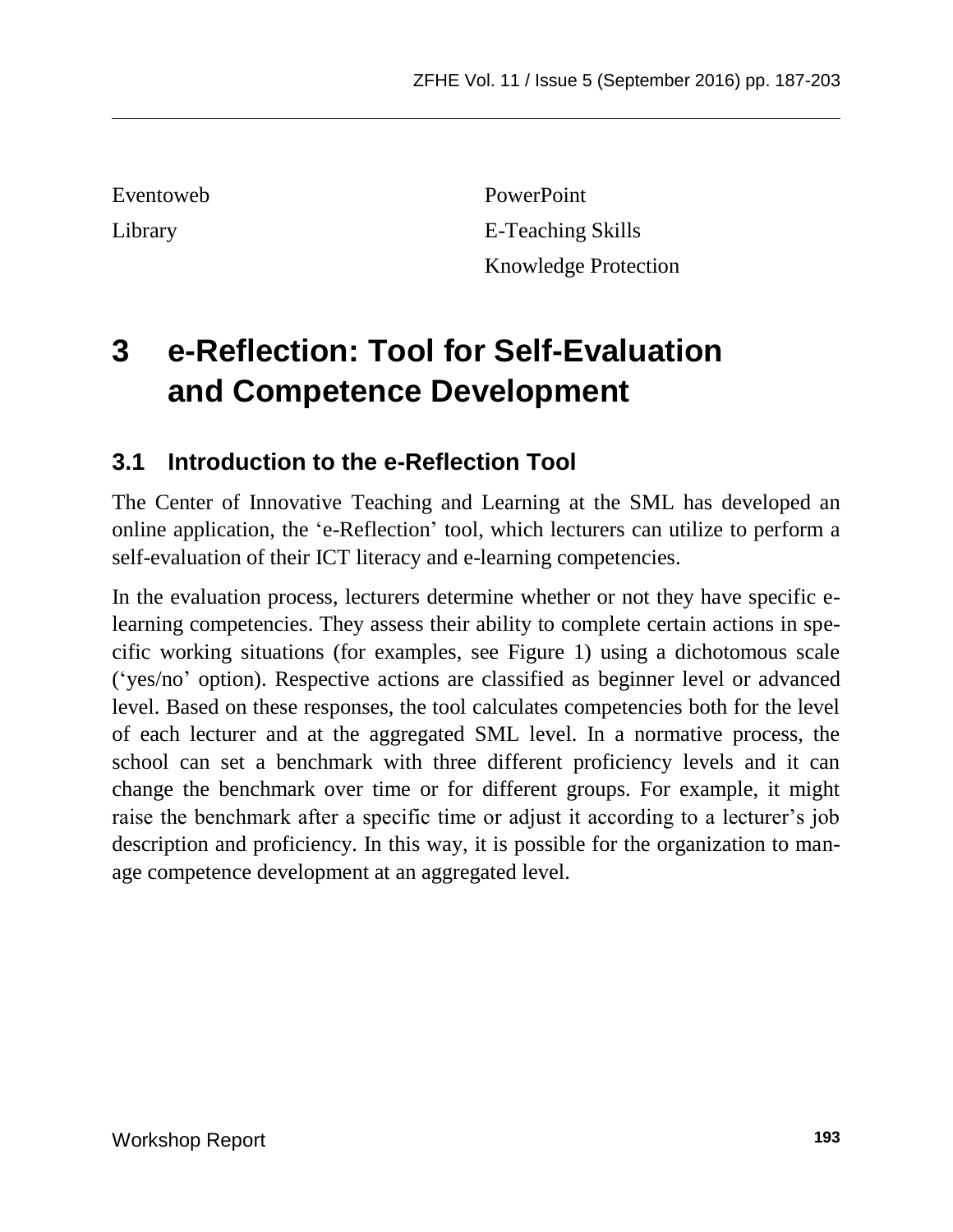#### 1. Moodle Navigation

Instructors at the ZHAW School of Management and Law are familiar with the e-learning platform Moodle. They update their personal profile, customize the navigation bar, and manage courses, participants, and content.

Please tell us, if you are able to perform the following Actions.

| #          | Competence                                                            | Yes | No |
|------------|-----------------------------------------------------------------------|-----|----|
|            | 1.1. Entering personal data (incl. photo) and releasing one's profile |     |    |
|            | 1.2. Use the navigation bar to move between areas                     |     |    |
| 1.3.       | Setting up and publishing a course with folders and files             |     |    |
| $1\Lambda$ | Adding and removing members and administrators                        |     |    |

Figure 1: Examples of Self-Evaluation Items in e-Reflection

On an individual level, the tool evaluates a lecturer's answers and generates a single-page report. One key feature of this tool is the advice function which provides information on how lecturers can further develop their skills according to the results of the evaluation (Figure 2). If the competency level falls below a certain threshold, the tool generates recommendations automatically. The report shows possible training courses within the school or university and provides access to teaching manuals for self-study.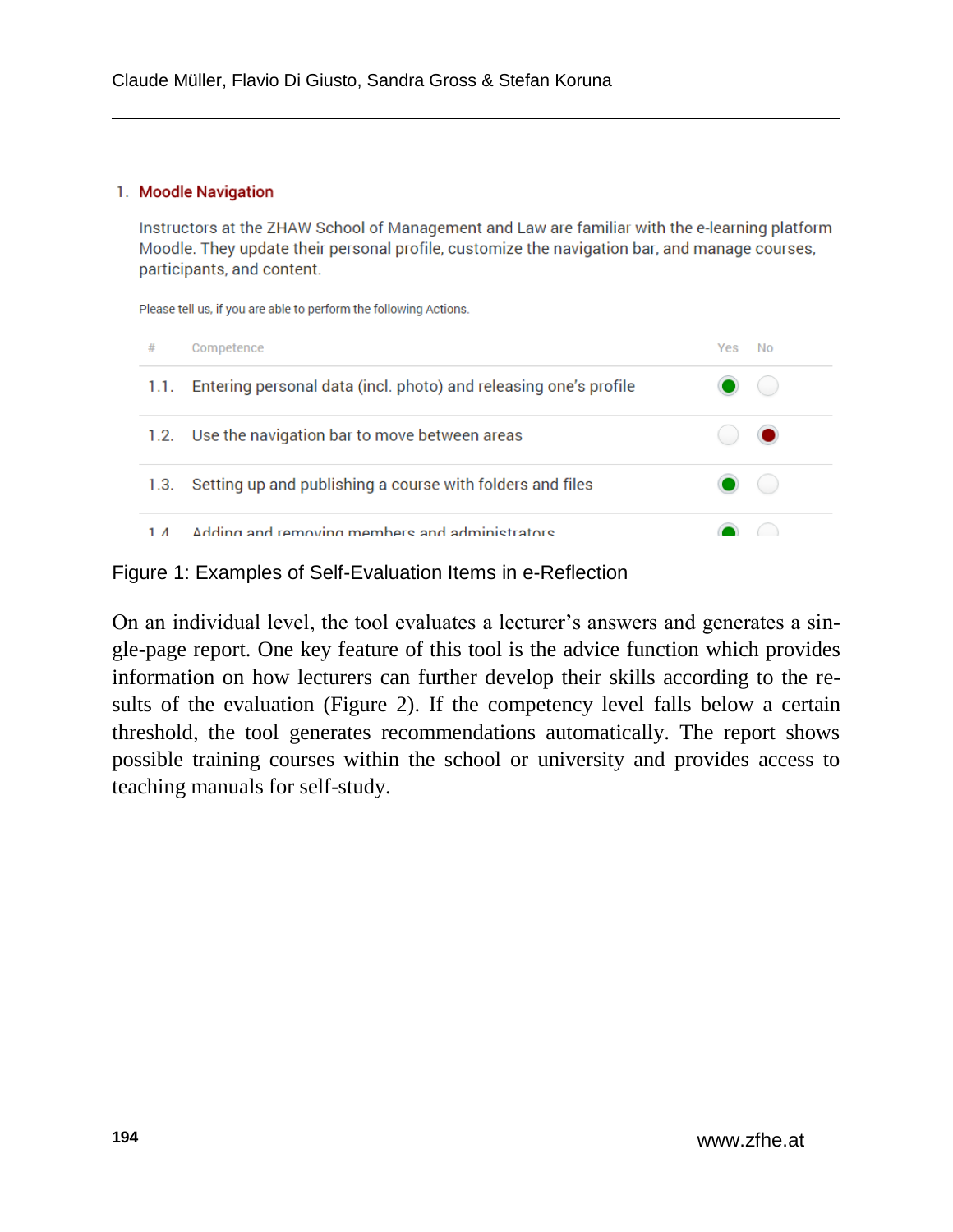|                                                                                                                                                                                                                                                                                                       | <b>Report Core Competencies in ICT and E-</b><br>lisorosi<br><b>Learning (Instructors)</b>                                                                                                     |        |                |                                                                                                               |  |
|-------------------------------------------------------------------------------------------------------------------------------------------------------------------------------------------------------------------------------------------------------------------------------------------------------|------------------------------------------------------------------------------------------------------------------------------------------------------------------------------------------------|--------|----------------|---------------------------------------------------------------------------------------------------------------|--|
|                                                                                                                                                                                                                                                                                                       | Please print this report<br>and discuss it with your superior.<br>Include learning recommendation (might be more than one page)<br>Note: Choose output target "PDF", to save this form as PDF. | Print  |                |                                                                                                               |  |
| Few competencies (Learning recommendations to acquire basic competencies) orange<br>Level<br>Basic competencies (learning recommendation - for further development) light green<br>Level<br>Very good competencies (no learning recommendation but provided) dark green<br>Level<br><b>ICT-Skills</b> |                                                                                                                                                                                                |        |                |                                                                                                               |  |
|                                                                                                                                                                                                                                                                                                       | Competence                                                                                                                                                                                     | Status | Level          | Learning recommendations                                                                                      |  |
|                                                                                                                                                                                                                                                                                                       | 1. Mobile Working                                                                                                                                                                              | 17%    |                | The ZHAW Workstation<br>Collab - Basic Knowledge<br>Collab - Advanced Knowledge<br><b>Collab Instructions</b> |  |
|                                                                                                                                                                                                                                                                                                       | 2. Word Processing                                                                                                                                                                             | 100%   | 3              | There are no recommendations for level 3<br><b>Further recommendations</b>                                    |  |
|                                                                                                                                                                                                                                                                                                       | 3. Image Editing                                                                                                                                                                               | 0%     |                | Image Editing with Photoshop                                                                                  |  |
|                                                                                                                                                                                                                                                                                                       | 4. PDF                                                                                                                                                                                         | 79%    | $\overline{2}$ | There are no recommendations for level 2                                                                      |  |
|                                                                                                                                                                                                                                                                                                       | 5. Multifunctional Devices                                                                                                                                                                     | 13%    |                | Printing, Copying, and Scanning with the Campuscard<br><b>Printing &amp; Copying Instructions</b>             |  |

#### Figure 2: Report with Recommendations

The back-end user can easily utilize or customize the tool according to different competency evaluations and reports. The tool will also be developed further in competency areas once the SML has gained sufficient experience of self-evaluation for ICT literacy in e-learning.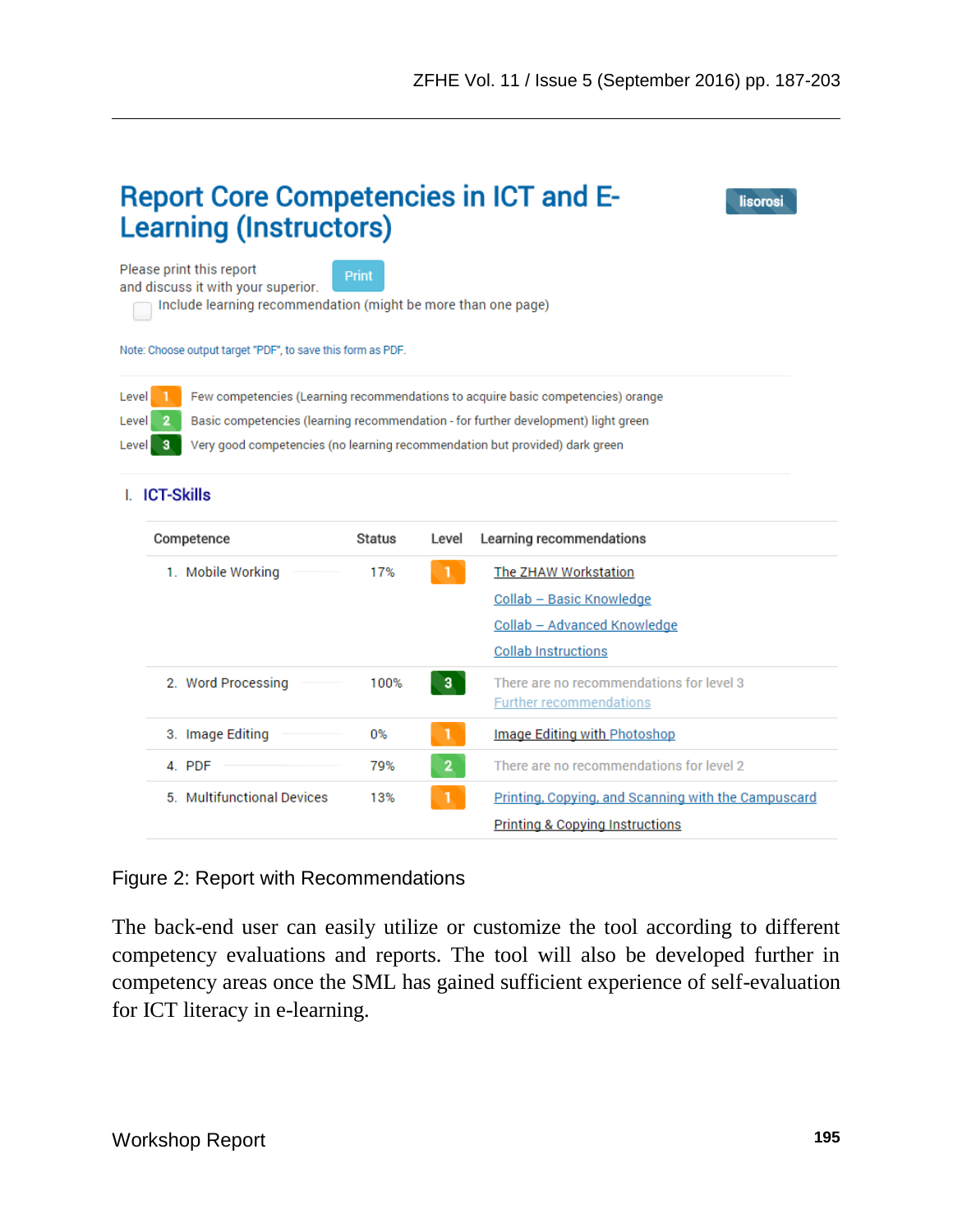### **3.2 The Self-Evaluation Process**

The SML requires self-evaluation by all new lecturers and periodically from other faculty staff. Lecturers agree to use the tool once a year and to discuss the findings plus any recommended training courses with their superiors (ZHAW SML, 2015).

The process is as follows:

- HR sends an e-mail to staff (lecturers and faculty members) alerting them to use the e-Reflection tool to check their ICT and e-learning competencies in preparation for their annual employee evaluation.
- The system generates a code for each questionnaire started. Only the interviewee knows his/her code. Interim results can be saved and the questionnaire resumed later.
- The results of the questionnaire are analyzed and aggregated. Individual results are anonymous and known only to the interviewee. The e-Reflection tool is intended for use as an anonymous self-evaluation tool. Lecturers and faculty staff should feel supported rather than intimidated by the tool.
- After completing the questionnaire, the interviewee prints out the report and discusses it with his/her superior. The findings flow directly into the annual goal-setting discussions.

The overall aim of this process is to enhance the quality of teaching at the SML and to promote the further development of higher education with the support of elearning.

## **4 Results and Discussion**

In 2015 the SML at ZHAW conducted the first e-learning competency evaluation. Self-evaluation was anonymous and the results were not traceable back to an individual person. Table 2 shows the aggregated results from 130 participants (n=130).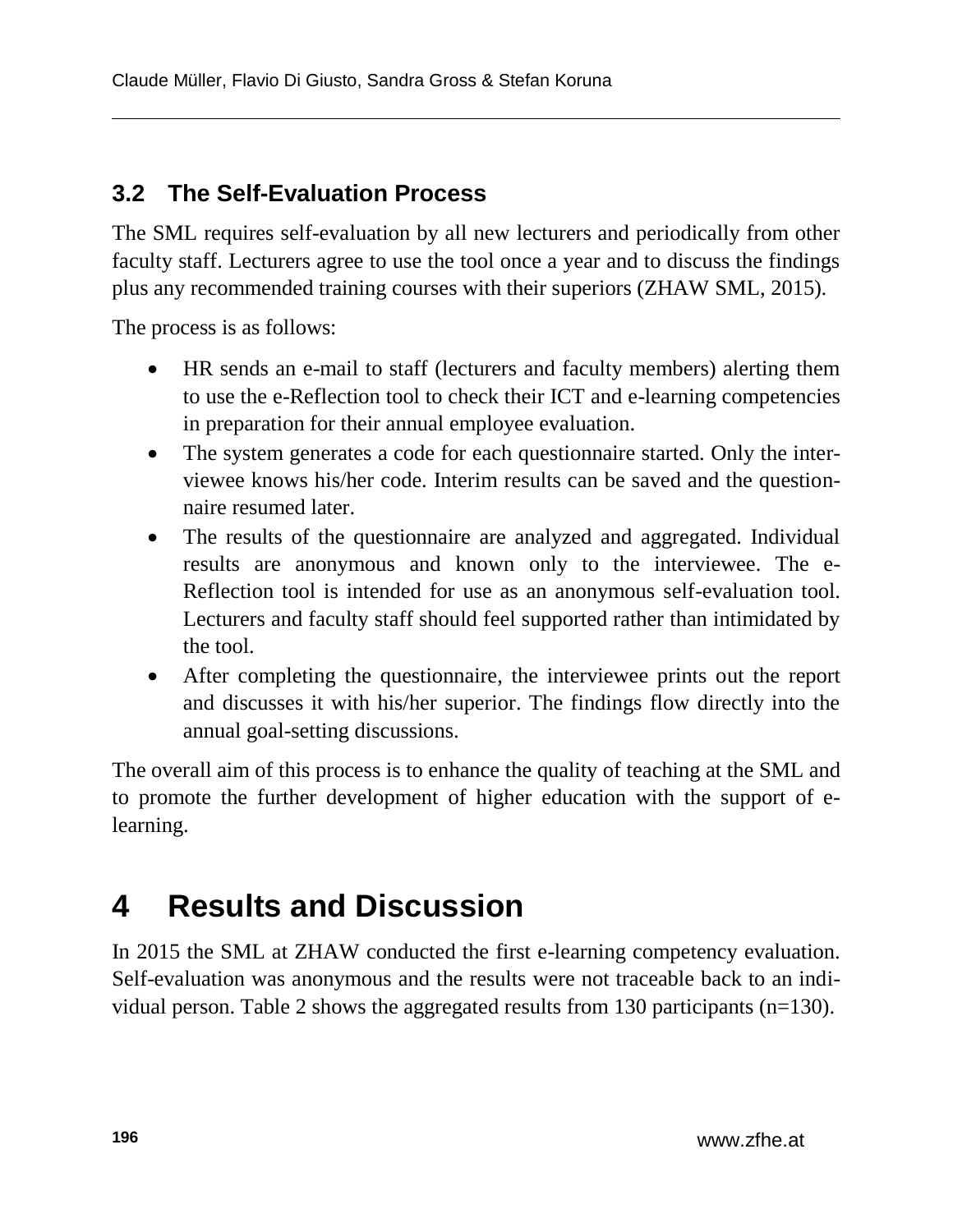| <b>ICT Literacy Competencies</b> | $\emptyset$ Points   | Max. Points | $\emptyset$ Status |
|----------------------------------|----------------------|-------------|--------------------|
| Mobile Working                   | 7.19                 | 17          | 42 %               |
| <b>Word Processing</b>           | 9.5                  | 10          | 95 %               |
| <b>Image Editing</b>             | 7.11                 | 8           | 89 %               |
| <b>PDF</b>                       | 10.15                | 14          | 72 %               |
| <b>Multifunctional Devices</b>   | 6.43                 | 8           | 80 %               |
| <b>Audio-Visual Devices</b>      | 3.52                 | 5           | 70 %               |
| Eventoweb                        | 4.93                 | 6           | 82 %               |
| Library                          | 3.07                 | 4           | 77 %               |
| <b>E-Learning Competencies</b>   | $\varnothing$ Points | Max. Points | $\emptyset$ Status |
| <b>Moodle Navigation</b>         | 7                    | 9           | 78 %               |
| Moodle Tools                     | 3.65                 | 11          | 33 %               |
| Moodle Learning Control          | 4.01                 | 7           | 57 %               |
| Mahara                           | 2.5                  | 13          | 19 %               |
| Mobile Response Tool             | 1.14                 | 5           | 23 %               |
| Video Studio                     | 1.62                 | 9           | 18 %               |
| PowerPoint                       | 10.32                | 11          | 94 %               |
| <b>E-Teaching Skills</b>         | 3.5                  | 6           | 58 %               |
| Knowledge Protection             | 4.1                  | 6           | 68 %               |

Table 2: Aggregated Results of the Lecturer's ICT Literacy and E-Learning **Competencies** 

As the results in table 2 show, lecturers are strong in text and image editing (ICT skills, 95% and 89%) and in PowerPoint and Moodle navigation (e-learning skills, 94% and 78%). However, weaknesses were identified in mobile working (ICT skills, 42%) and in the use of Moodle tools and Mahara (e-learning skills, 19% and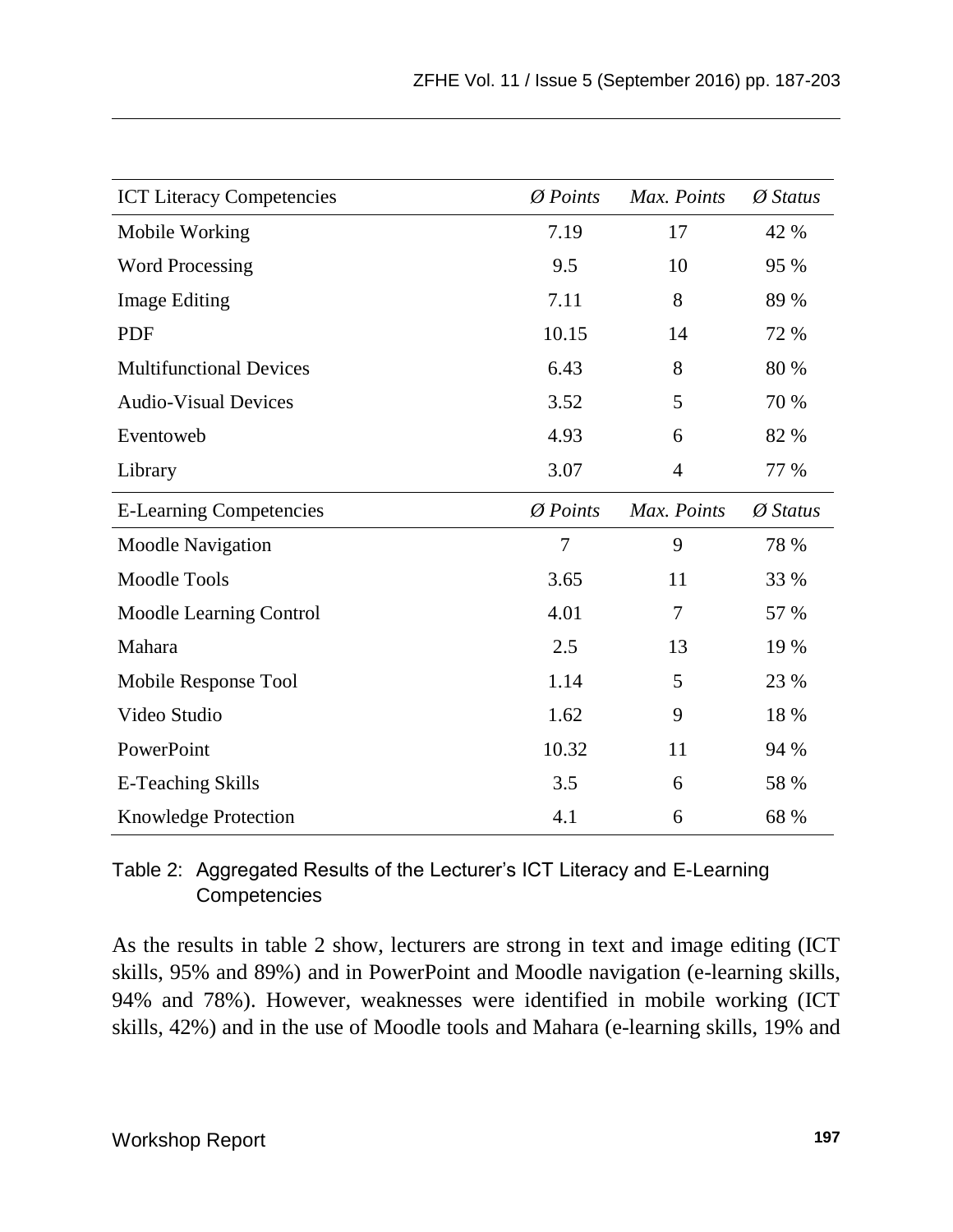33%). The greatest areas for improvement in e-learning were in the use of Video Studio and the Mobile Response Tool. These results (deficiencies) did not come unexpectedly; HANDKE (2014) has already criticized university lecturers' lack of knowledge in the area of e-learning tools. Additionally, those tools had only recently been introduced at SML.



Figure 3: Aggregated Results of Lecturer ICT and E-Learning Competencies

The results in figure 3 show that SML lecturers possess a very high level of ICT literacy. However, in the area of e-learning competencies lecturers suffer from considerable skill gaps.

Based on these results, e-learning activities at the SML will be expanded. In addition to existing courses for individual e-learning and ICT tools, the SML will offer a new comprehensive course: "Advanced Studies in Digital Learning". Here pro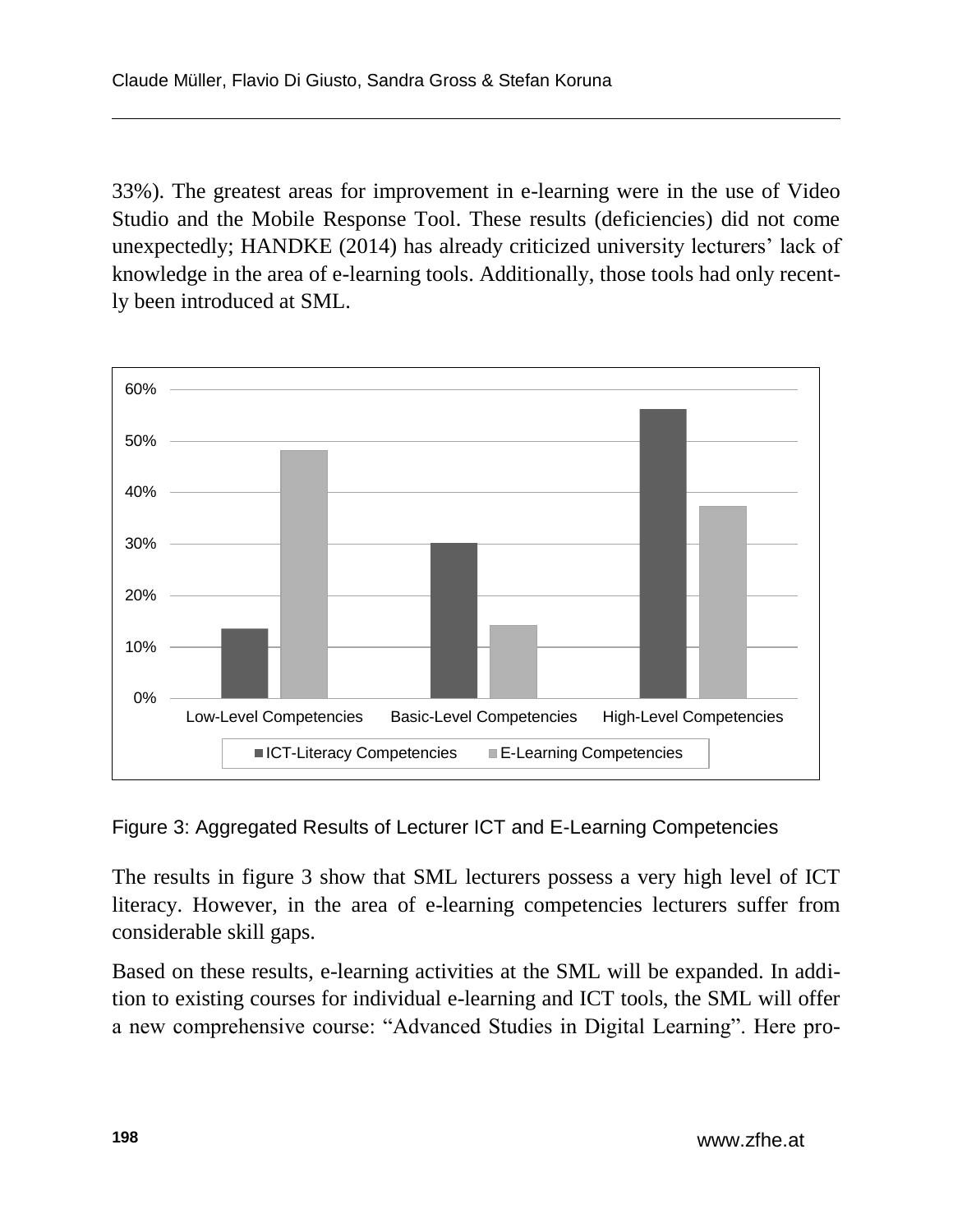fessionals with a background in higher education pedagogy can learn how to set up teaching and learning processes in e-learning environments.

A strong emphasis is placed by the SML on providing support in enculturation and socialization to lecturers in their new roles through digital means. e-Reflection and other self-evaluation tools are therefore an important step for teachers in developing digital literacy and applying these skills and competencies to their respective courses. The e-Reflection tool can be easily adapted to suit other university environments.

### **5 References**

**Alvarez, I., Guasch, T., & Espasa, A.** (2009) University teacher roles and competencies in online learning environments. *European Journal of Teacher Education, 32*(3), 321-336.

**Baran, E., Correia, A.-P., & Thompson, A**. (2011). Transforming online teaching practice: Critical analysis of the literature on the roles and competencies of online teachers. *Distance Education, 32*(3), 421-439.

**Bawane, J., & Spector, J.** (2009). Prioritization of online instructor roles: Implications for competency-based teacher education programs. *Distance Education, 30*(3), 383-397.

**Bigatel, P. M., Ragan, L. C., Kennan, S., May, J., & Redmond, B. F.** (2012). The Identification of Competencies for Online Teaching Success. *Journal of Asynchronous Learning Networks, 16*(1), 59-71.

**Bremer, C.** (2010, July). *Fit for e-learning? Trainings for e-learning competencies.* Paper presented at the 2<sup>nd</sup> International Conference on Education and New Learning Technologies, Barcelona.

**Burden, K., & Jones, S.** (2015). Barriers and solutions to innovation in teacher education. *e-learning Papers, 44.* Retrieved December 28, 2015.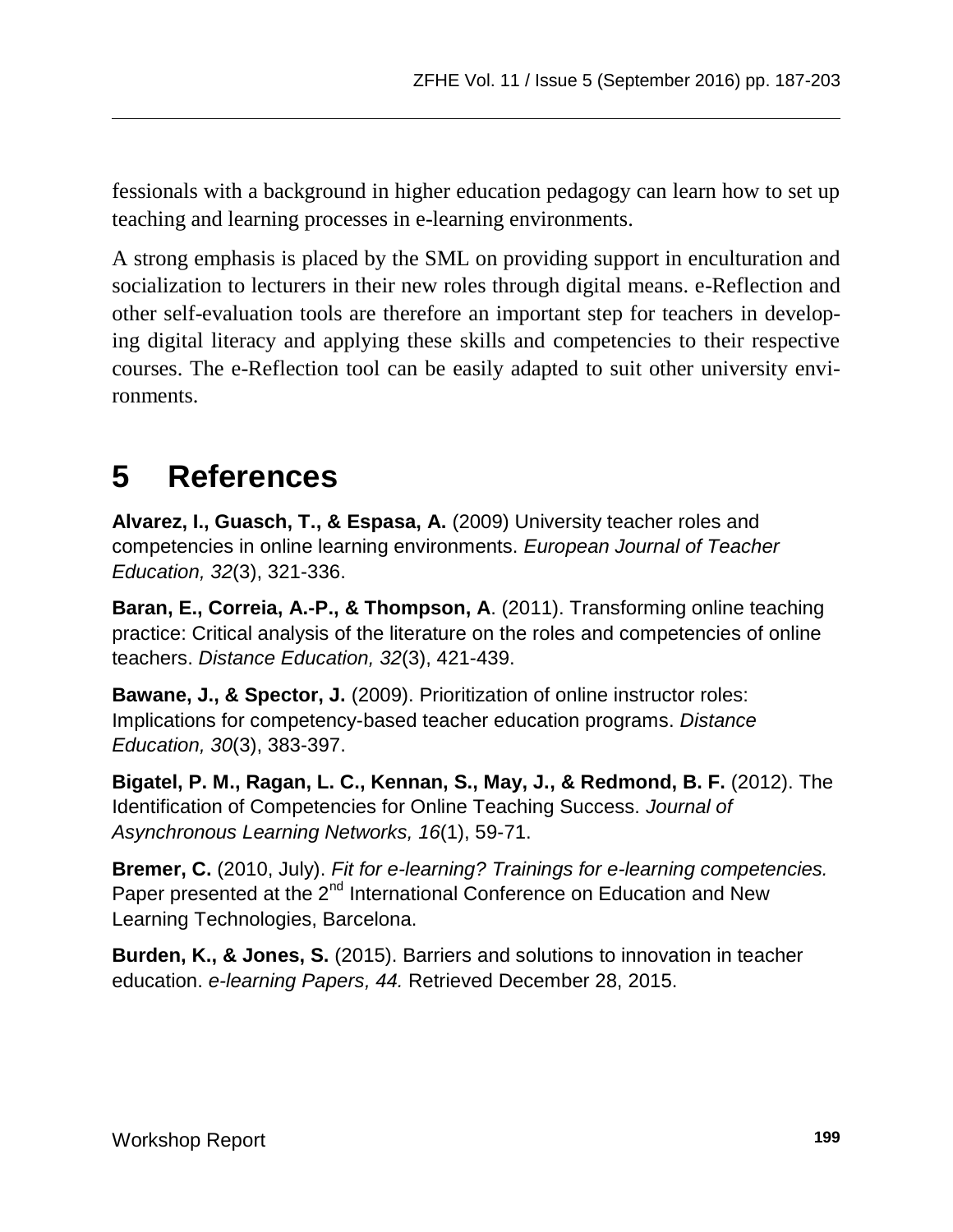**Edinger, E.-Ch., Reimer, R. T. D., & van der Vlies, S.** (2013). Teach the Teachers – E-Learning in Further Education for Lecturers in Higher Education. *Bulletin of the IEEE Technical Committee on Learning Technology, 15*(4), 2-5.

**Gulbahar, Y., & Kalelioglu, F.** (2015). Competencies for e-Instructors. *Contemporary Educational Technology, 6*(2), 140-154.

**Handke, J.** (2014). *Patient Hochschullehre*. Marburg: Tectum.

**Knoster, T. P., & Peshak George, H.** (2006). Realizing durable and systematic behaviour change in schools: Guiding questions. *Communiqué* – *Newspaper of the National Association of School Psychologists, 30*(6), 34-37.

**Müller, C., Lübcke, M., Alder, M., & Johner, R.** (2015). Dauerhaft digital: Systematische Entwicklung und Implementation einer E-Learning-Strategie. *Zeitschrift für Hochschulentwicklung, 10*(2), 155-171.

**Muñoz Carril, P. C., González Sanmamed, M., & Hernández Sellés, N.** (2013). Pedagogical Roles and Competencies of University Teachers Practicing in the E-Learning Environment. *The International Review of Research in Open and Distance Learning, 14*(3), 62-487.

**Palloff, R. M., & Pratt, K.** (2011). *The excellent online instructor*. New York, NY: Wiley.

**Thillosen, A., & Hansen, H.** (2009). Technik und Didaktik im E-Learning: Wer muss was können? In U. Dittler, J. Krameritsch, N. Nistor, C. Schwarz, & A. Thillosen (Eds.), *E-Learning: Eine Zwischenbilanz* (pp. 133-148). Münster: Waxmann.

**Smith, T. C.** (2005). Fifty-one competencies for online instruction. *The Journal of Educators Online, 2*(2), 1-18.

**Weidman, J., Twale, D., & Stein, E.** (2001). Socialization of graduate and professional students in higher education: A perilous passage? *ASHE-ERIC Higher Education Report 28*, 1-138. San Francisco, CA: Jossey-Bass.

**Williams, P. E.** (2003). Roles and competences for distance education programs in higher institutions. *American Journal Education, 17*(1), 45-57.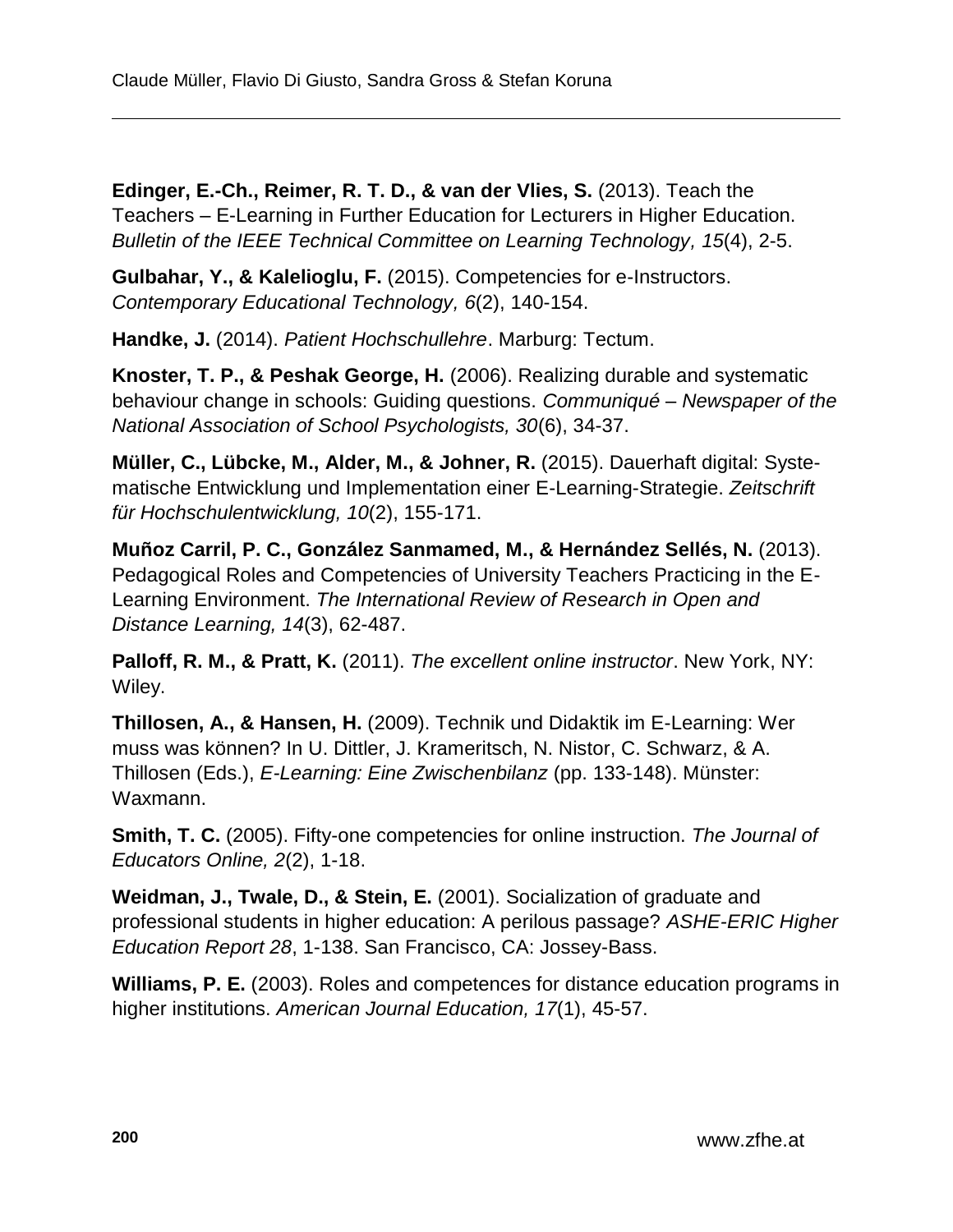**Zürcher Hochschule für Angewandte Wissenschaften (ZHAW) School of Management and Law (SML)** (2015). *E-Learning-Konzept 2015-2018*. Winterthur: ZHAW, SML.

## **Authors**



Prof. Dr. Claude MÜLLER | ZHAW School of Management and Law  $\parallel$  CH-8401 Winterthur

[www.zhaw.ch/zid](http://www.zhaw.ch/zid)

[muew@zhaw.ch](mailto:muew@zhaw.ch)



Flavio DI GIUSTO || ZHAW School of Management and Law || CH-8401 Winterthur

[www.zhaw.ch/zid](http://www.zhaw.ch/zid)

[digi@zhaw.ch](mailto:digi@zhaw.ch)



Dr. Sandra GROSS || ZHAW School of Management and Law || CH-8401 Winterthur

[www.sml.zhaw.ch/wi](http://www.sml.zhaw.ch/wi)

[groa@zhaw.ch](mailto:groa@zhaw.ch)



Dr. Stefan KORUNA || ZHAW School of Management and Law || CH-8401 Winterthur [www.sml.zhaw.ch/wi](http://www.sml.zhaw.ch/wi) [koru@zhaw.ch](mailto:koru@zhaw.ch)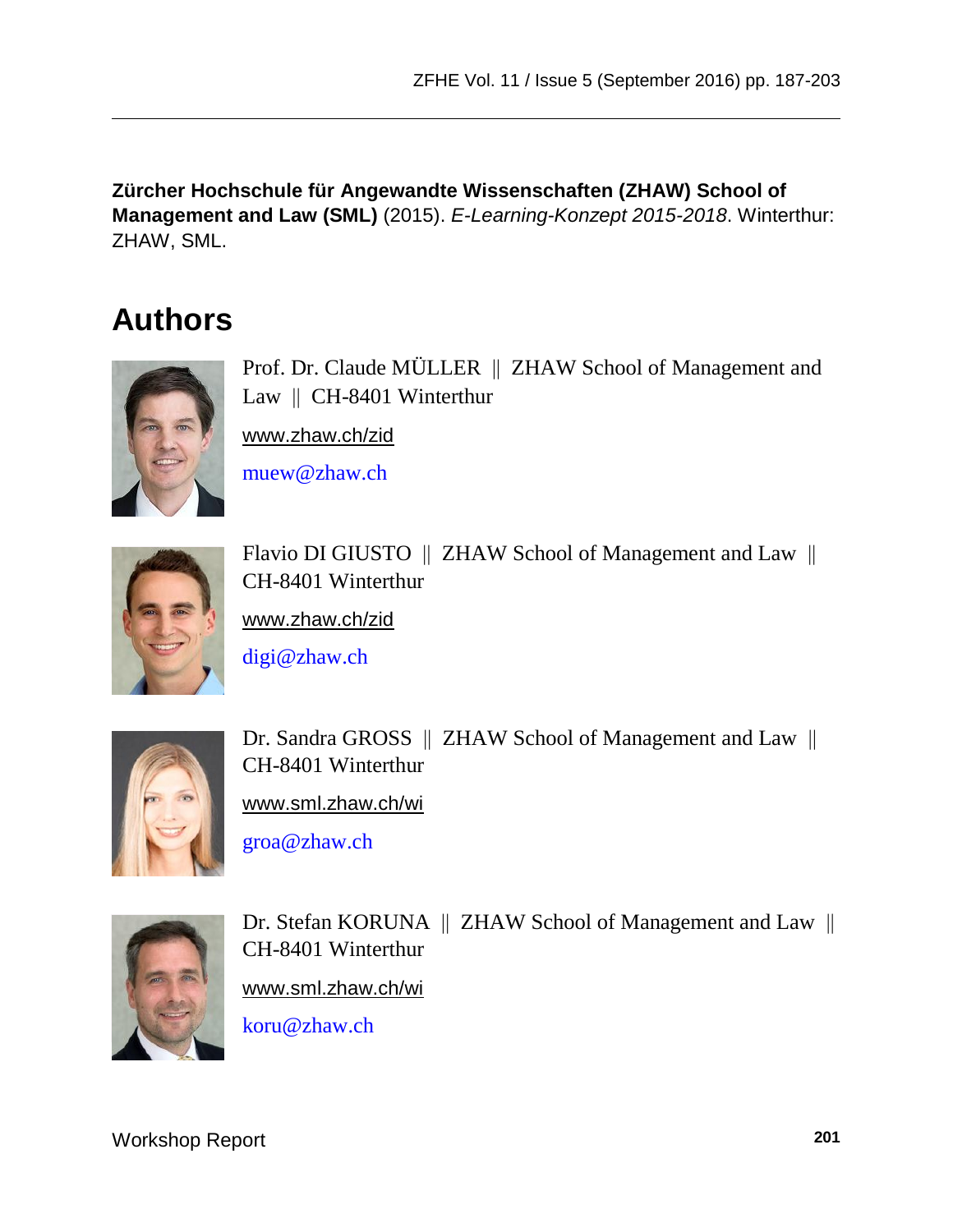# **Appendix**

### Table 3: ICT Literacy

| Mobile Working             | Instructors at the ZHAW School of Management and Law also utilize the<br>ZHAW network while they are not on campus. Instructors use the Connect<br>Mobile Tool (VPN) to establish a network connection and use the<br>collaboration platform while they are away from their ZHAW work stations. |
|----------------------------|-------------------------------------------------------------------------------------------------------------------------------------------------------------------------------------------------------------------------------------------------------------------------------------------------|
| Word Processing            | Instructors at the ZHAW School of Management and Law use the range of<br>MS Office tools to create texts, presentations, and tables.                                                                                                                                                            |
| Image Editing              | Instructors at the ZHAW School of Management and Law upload images<br>from various sources to an image editing program and carry out simple<br>modifications.                                                                                                                                   |
| <b>PDF</b>                 | Instructors at the ZHAW School of Management and Law modify PDFs to<br>suit their requirements.                                                                                                                                                                                                 |
| Multifunctional<br>Devices | Instructors at the ZHAW School of Management and Law print, copy, and<br>scan documents using multifunctional devices.                                                                                                                                                                          |
| Audio-Visual Devices       | Instructors at the ZHAW School of Management and Law employ hi-tech<br>audio-visual devices (projector, microphone, and sound system) to provide<br>multimedia support where appropriate.                                                                                                       |
| Eventoweb                  | Instructors at the ZHAW School of Management and Law utilize Eventoweb<br>for administrative purposes. Instructors use Eventoweb to check timetables,<br>to submit grades, and to reserve rooms.                                                                                                |
| Library                    | Instructors at the ZHAW School of Management and Law take advantage of<br>the wide range of media offered by the university library. Instructors retrieve<br>materials physically and/or electronically.                                                                                        |